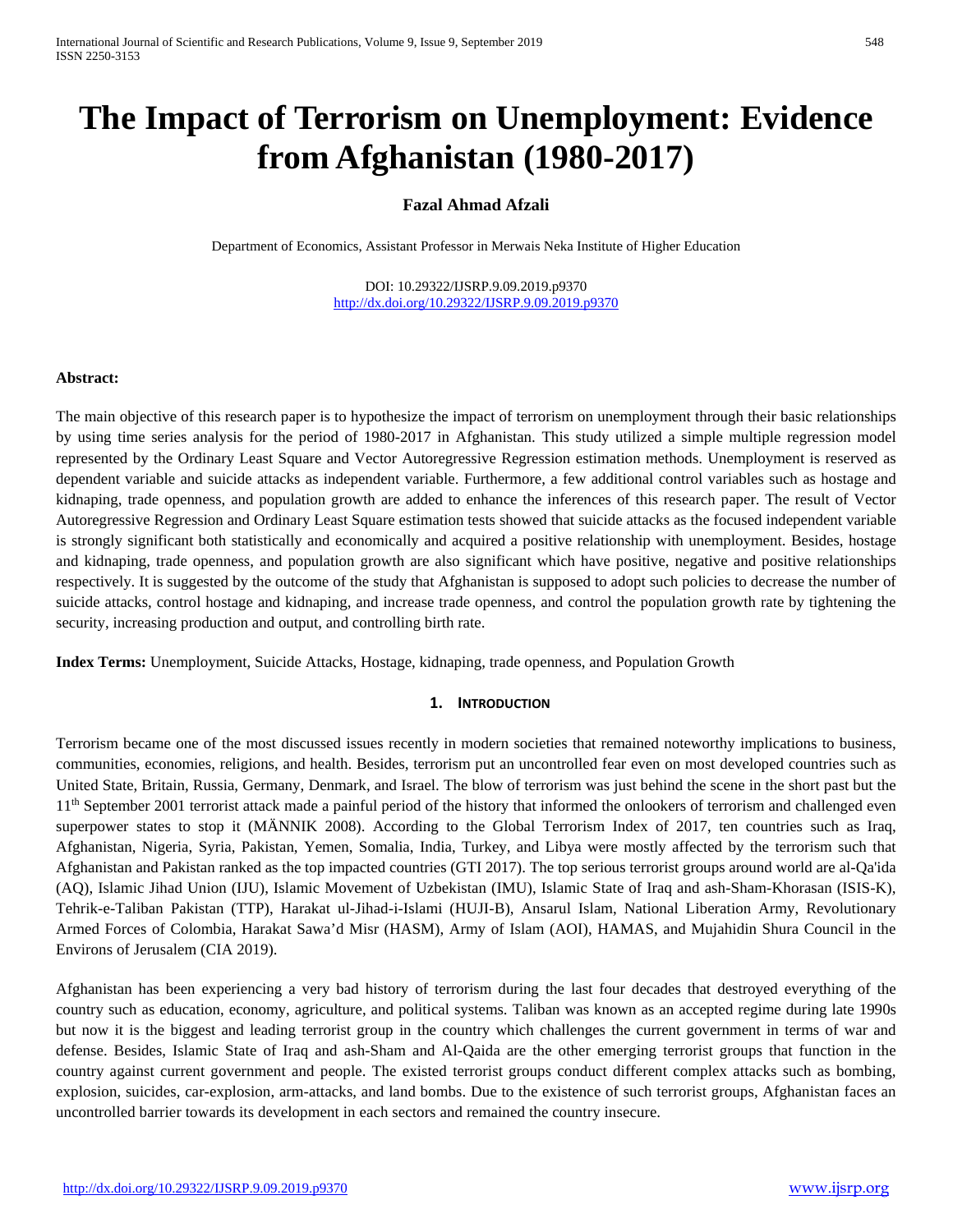Insecurity is a challenge to the whole education system of Afghanistan because only limited education centers such as schools and universities are opened in the capitals of the provinces but the districts which are under control of Taliban and ISIS are ousted from education. According Morten Sigsgaard 2009 education analysis report, states that the biggest threat to Afghan education is Taliban because they attacked numerous schools in the districts or in insecure areas (Sigsgaard 2009). Besides, Center on International Cooperation (CIC) prepared a report on enhancing access to education which states that addition to attacks and fires on schools, numerous teachers, students, and clerks were targeted or ashamed in Taliban control areas. In 2015, UNAMA addressed that 13 regions have very poor education opportunities such as Helmand, Zabul, Ghazni, Paktia, Khost, and Badkhshan (RUDEFORTH 2016).

In addition, a lot of Afghan residents do not tend to dwell in the country and hence plan to migrate to other secure countries such as European, United State, and some Asian countries. It is because of great fear from Taliban and ISIS especially for people who work or worked with government. In 2015, Elisa Lopez-Lucia prepared a report on the drivers of migration from Afghanistan and claimed that the main emphasized factor of migration is conflict and insecurity because people scared of more causalities and destructions in the country (Elisa 2015). In addition, Dermot Rooney discovered the real reasons of migration from Afghanistan which is insecurity and instability. The author added that Afghans are tired of war and people who migrate have great fear from Taliban and ISIS recently (Rooney 2016).

People who are well educated or have money leave the country because they do not invest their money. Some of the investors already took out their money from Afghanistan and they invested their money in Dubai or in other countries. The World Bank Group provided an analysis of investment horizon in Afghanistan in 2005 which among other recommendations, improving security was the top to consider. It was discovered that major security attacks in major cities are challenges to both internal and foreign investors (WBG 2005). Richard Ghiasy, Jiayi Zhou and Henrik Hallgren researched on the development of private sectors in Afghanistan in 2015. It is mentioned that private sector promoted somehow from 2001 but recently all the investments end in Dubai which became a better and secure market for Afghan investors. It is reasoned that Afghan government cannot establish an attractive environment for investment in Afghanistan (Ghiasy 2015).

On the other hand, government is not able to establish and implement developing projects such as constructing water dams, electricity, schools, roads, and agriculture in the country because it cannot preserve the security of the country. The government of Afghanistan

| receives quit enough     |                  |                                                                |       |             |                 | grants                  | for        |
|--------------------------|------------------|----------------------------------------------------------------|-------|-------------|-----------------|-------------------------|------------|
| infrastructures<br>and   |                  | South Asia GTI Score, Rank, and Change In Score from 2002-2016 |       |             |                 | development             | projects   |
| which the National       | NO               | Country                                                        | Score | Global Rank | Change in Score | Solidarity              | Program    |
| (NSP) is the ideal one.  |                  | Afghanistan                                                    | 9.441 |             | 3.880           | Yet.<br>the             | Afghan     |
| spent<br>government      | $\mathbf{2}$     | Pakistan                                                       | 8.4   |             | 2.360           | around 1.5\$ billion on |            |
| 88000 subprojects but    | 3                | India                                                          | 7.534 | 8           | 0.167           | there<br>still          | are        |
| protection challenges    | $\boldsymbol{4}$ | Bangladesh                                                     | 6.181 | 21          | 0.929           | for                     | additional |
| implementation.<br>For   | 5                | Nepal                                                          | 4.387 | 44          | $-1.729$        | example, quite number   |            |
| of<br>projects<br>were   | $\mathbf 0$      | Sri Lanka                                                      | 2.905 | 68          | $-2.751$        | suspended due to the    |            |
| deteriorated<br>security |                  | Bhutan                                                         | 0.038 | 128         | 0.038           | condition in Eastern    |            |
| and Southern regions.    |                  |                                                                |       |             |                 | Till now, 370 NSP       |            |

staff were killed and around 125 were kidnapped (NailaAhmed 2015).

Table: 1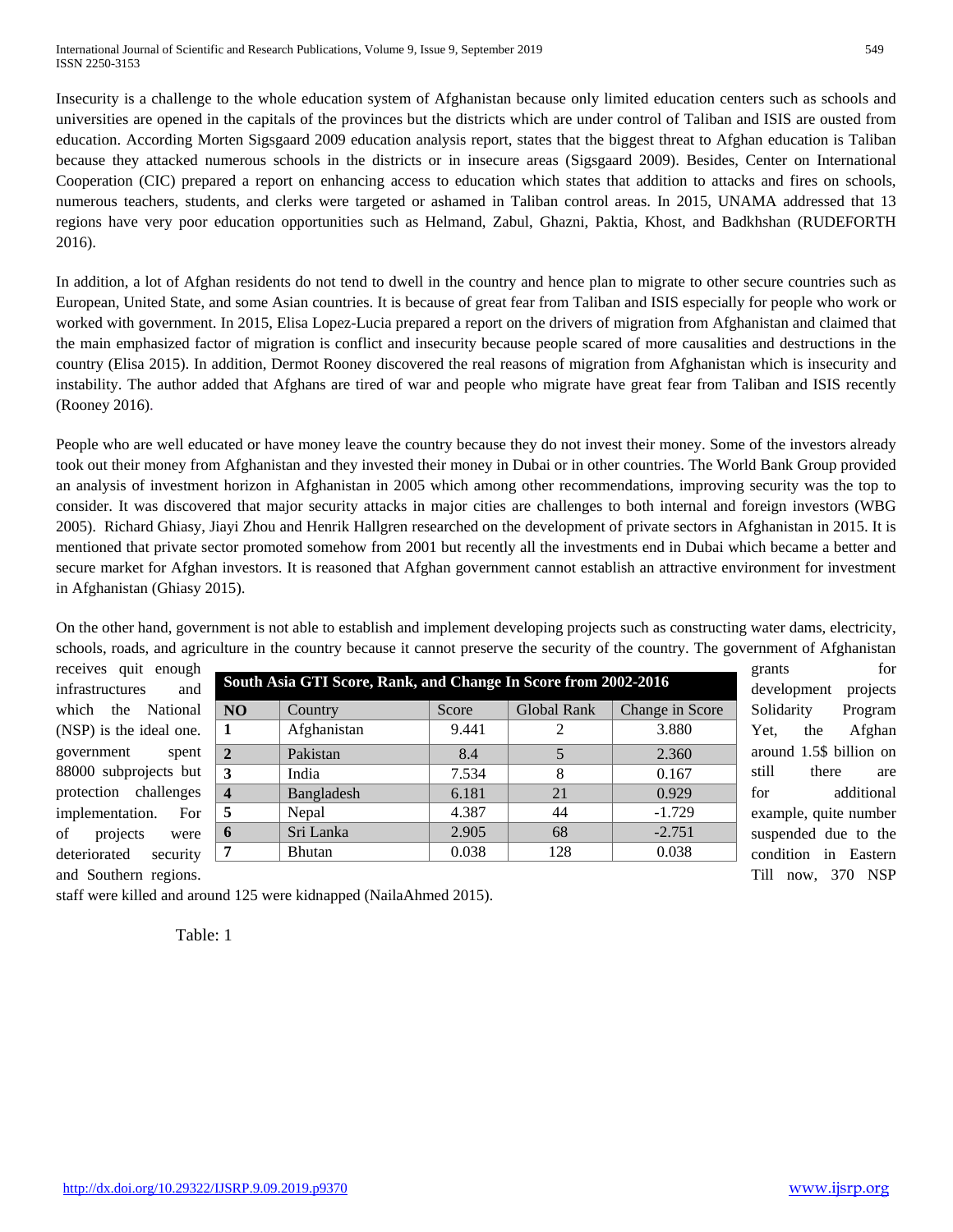\*A reduced score indicates lessening terrorism

#### *Source: Global Terrorism Index*

Regarding table # 1, it indicates that Afghanistan comes as the first and most affected countries especially in South Asian countries because the most insecure countries are located in South Asia. Further, it shows that the highest the score, the most insecure or affected the country and the lowest the score, the lowermost the country in terms up terrorism affection.

Since terrorists in Afghanistan made the country so much insecure and as a result, it prevents all the essential channels of development such as business, economy, agriculture, investment, education and constructions that all of them are positive factors of increasing employment in Afghanistan. Due to the inexistence of education, investment, business, government spending, sound economy, unemployment increases and that is the reason why terrorist increases unemployment in Afghanistan by many factors. However, it is questioned if terrorism increases unemployment in Afghanistan or there are other hidden factors that affect the unemployment in the country. For this reason, it is very important to check what type of insecurity (Terrorism) increases unemployment and what are the basic policy implications for the solution of this problem.

#### **Research Questions:**

- What types of terrorism attacks increase unemployment in Afghanistan?
- What are the real drivers of unemployment in Afghanistan?
- What other Economic and Fiscal policies decrease unemployment in Afghanistan?

#### **Objectives:**

The main objective of this research paper is to study empirically the effect of terrorism on unemployment in Afghanistan. Furthermore, a few macroeconomic and fiscal policies are also focused in this paper. To this end, the study pursues to achieve the followings:

- To determine the relationship between suicide attacks with unemployment
- To determine the relationship between hostages and kidnaping with unemployment
- To determine the relationship of demographic factors such as population growth with unemployment
- To determine the relationship of trade openness with unemployment

#### **2. LITERATURE REVIEW**

Arshad Ali researched the economic cost of terrorism through a case study of Pakistan in 2009. He explored many various types of costs of terrorism through a qualitative analysis such that the data is used from many written articles and expert views. He discovered that the effects of terrorism on a state economy are numerous which the first notable is unemployment in Pakistan. Unemployment was influenced greater than any other economic factors. For example, the unemployment rate rose from 23.9 to 37.5 percent in 2007 and 2008 respectively. So one can argue that terrorism deteriorates unemployment in the country of having terrorism threats and the more the threats, the higher the unemployment rate in that country (Ali 2009).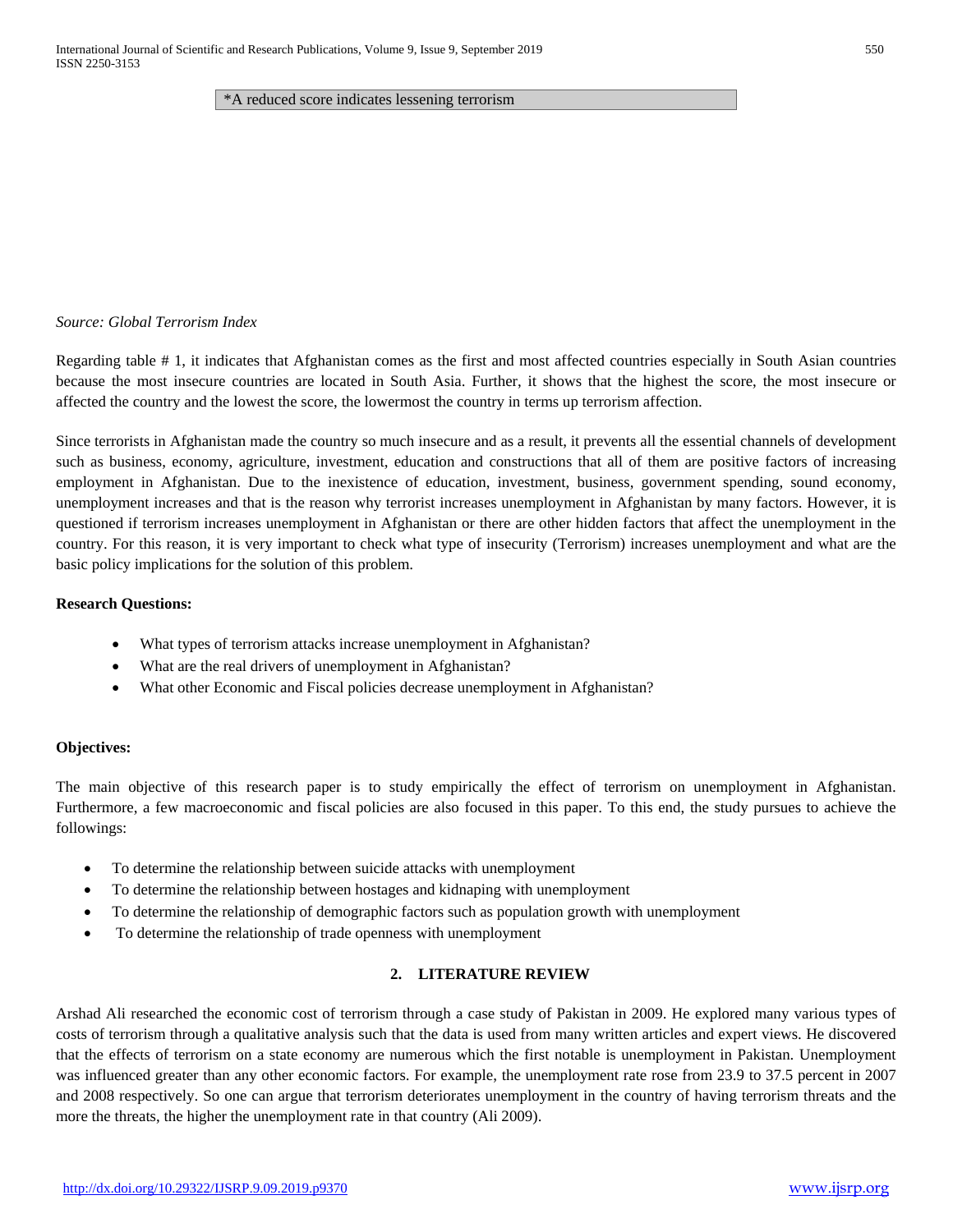Zahid Shahab Ahmed discovered a unique result in a study of the Impacts of Terrorism Related Violence on Youth in Pakistan through a mixed research analysis in 2015. The author focused on various factors of terrorism in Pakistan but unemployment became remarkable in this paper result. It is found that terrorism does not only increase unemployment but it also harms Pakistan economy through decreasing FDI and local industry negatively. Due to the existence of terrorism, the unemployment rate increased from 5.1 to 6.2 percent in 2012 and 2013 respectively. The paper concluded that among other economic aspects, unemployment is the first that is influenced greatly by the presence of terrorism as Pakistan is the prominent example of terrorism recently. To this end, terrorism harms the whole economy of a country especially unemployment (Shahab 2015).

Andrew E. Clark, Orla Doyle, and Elena Stancanelli studied the Impact of Terrorism on Well-being: Evidence from a case study of the Boston Marathon Bombing in 2016 through a quantitative analysis by using a combined regression model. The authors used crosssection model using the data for one year 2012 after Boston Bombing. Result from Boston case study revealed that due to this bombing event, the well-being of the nearby states reduced and additionally, unemployment rose by 2 percent in the same year. The result displays that such effects were not just for a week or couple of weeks but it exceeded even to one year. It is added that women who were living adjacent were affected more compared to other remote residents. So it is concluded that terrorism comes as a notable driver of increasing unemployment in insecure countries (Clark 2016).

Todd Sandler pointed to 9/11 attack in the study of Economic Consequences of Terrorism in Developed and Developing countries: An overview through mixed method combined by panel and time series analysis for the period of 1968 to 2004. The most remarkable estimation method used is Vector Autoregression. The terrorism has influenced numerous sectors but more precisely tourist industry and foreign direct investment. Most importantly, unemployment was affected at large compared to other macroeconomic factors. This research paper indicated that the unemployment rate was dramatically rose after 9/11 attack. Besides, terrorism affects both large and small economies of terrorism threated countries. Finally, it is proved that terrorism could be the potential driver of comprehensive unemployment in countries that experience either large or small terrorism presence (Sandler 2005).

In 2014, Shannon C. Flowers researched the issue of the relationship between youth unemployment and terrorism worldwide through multiple regression model through Fixed Effect estimation method by using panel data analysis for the period of 2000 to 2009. The findings suggested that terrorism does not have such relationship between terrorism and youth unemployment that harms youth unemployment but when it is combined with all, it has a relationship which harms unemployment. The finding of this research study is very unique and different because it revealed that terrorism also increases unemployment but unemployment also generates terrorism and thus it is a vice versa relationship. So this finding is quit challenging to argue that terrorism does not affect youth unemployment worldwide (Flowers 2014).

In 2009, Bryan W. Roberts researched the evidence of 9/11 attack from real time forecasting in the United States through a quantitative research analysis using forecast regression model for the year of 2002 which discovered very significant result. The researcher found out that 9/11 attack reduced the real GDP by 0.5% and increased unemployment by 0.11 percent that equals 598000 employment jobs. But it is argued that economy as whole recovered after a year of 9/11 attack such as unemployment and GDP but did not return to the same level as before 9/11 attack. So it is justified that terrorism deteriorates the economy especially unemployment but recovering to the previous level takes time and costs (Roberts 2009).

In 2010, Efraim Benmelech, Claude Berrebi, and Esteban F. Klor studied the Economic Cost of Harboring Terrorism in Palestine through quantitative analysis using basic regression model through cross-sectional data for the year 2002. In this research paper, quit enough factors are focused that were believed to be affected by the terrorism in Palestine but the unemployment assigned as the notable influenced factor of terrorism. The authors came with a different finding which suggested that successful attack caused 5.3 % increase in unemployment and besides reduced the Palestinians workers by 6.7 percent (Efraim Benmelech 2010).

According to APEC project report conducted under the title of "Strengthening Tourism Business Resilience against the Impact of Terrorist Attack" based on counter terrorism group conference held in 2017stated that Bali in Indonesia experienced a terror attack such that destroyed the tourism business. As a result, 2.7 million people became unemployed and around 57% of tourism visitor declined from overall. The second attack in Indo also harmed the tourist business and unemployment rate rose unexpectedly (APEC Group 2017).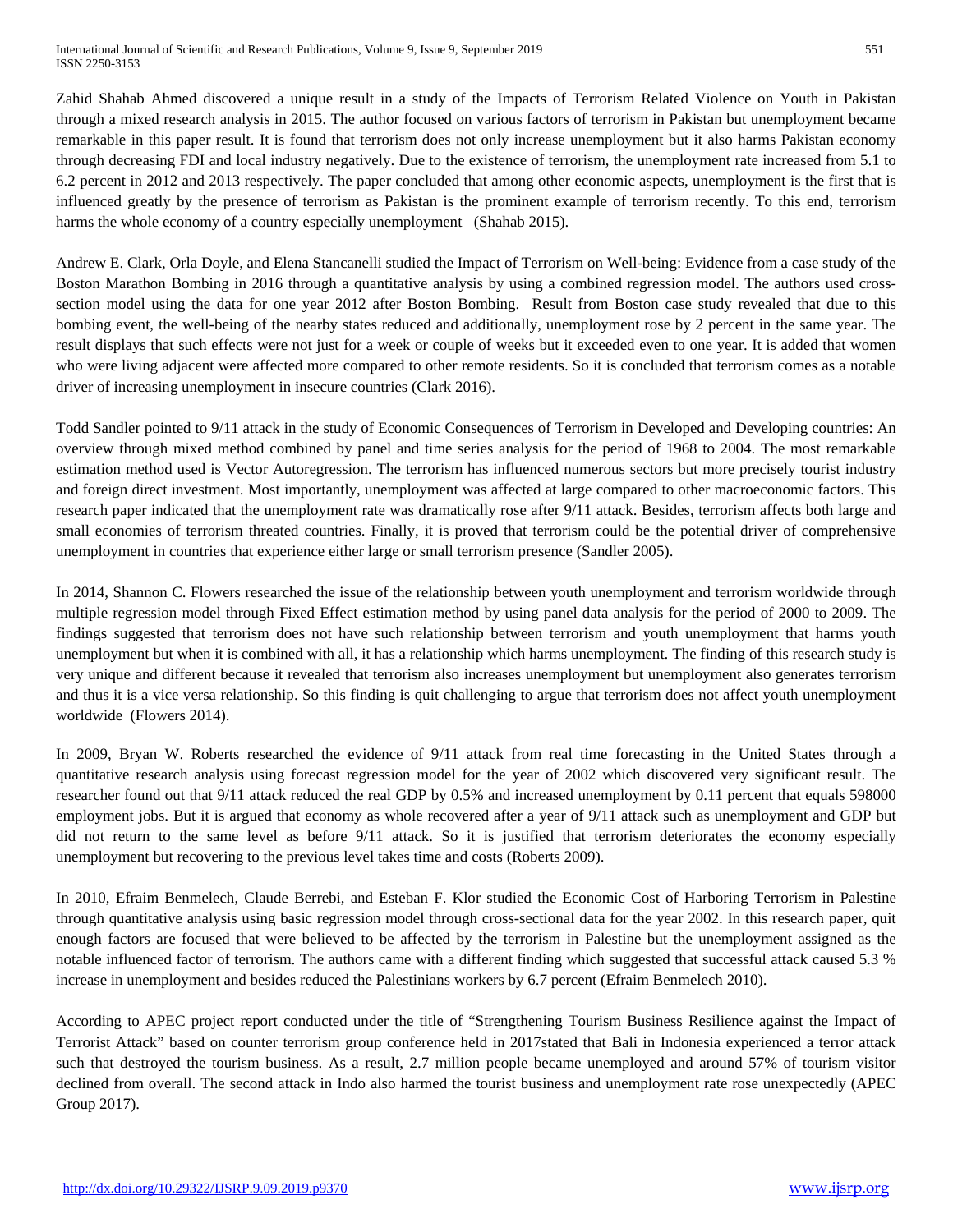Alexander Meindl researched on the Impact of Terrorism on Tourism in the EU in 2018 in Vienna over two terrorist attacks case studies took place in Paris and Brussels in 2015 and 2016 respectively. The author applied a qualitative analysis based on the holistic overview. This research paper found similar result of increasing unemployment rate with other previous studies. The author discovered that besides other costs such as decline of investment, less consumption, less trade, reduction in tourist visitors, unemployment rate rose by unknown percentage. It was argued that costs of terrorist attacks are difficult to calculate especially indirect costs (Meindl 2018).

In June 2016, Hanaa Abdelaty Hasan Esmail conducted research on the Influence of Terrorism and insecurity on the tourism industry in Egypt and Tunisia after Revolution in a conference paper using a time series analysis for the period of 2005-2015. The author used a multiple regression model by applying Ordinary Least square and Serial Correlation methods. The author discovered that terrorism influenced the overall economic development through reducing tourism industry numbers, diminishing tourism income, rising inflation and particularly increasing unemployment both in Egypt and Tanzania. It is worth mentioned that terrorism and insecurity do not upset only one sub-part of the economy but they really harms all the factors of economic growth which unemployment is the basic focus recently in economic growth absorbed evaluations and revisions (Esmail 2016).

In August 2017, Ahmed Diriya Mohamed explored a different conclusion on the study of the impact of terrorism in social economic development, a case study of North Eastern Region through a qualitative analysis that includes depth interviews, interventions, and trials in three different cities such as Garissa, Wajir, and Mandera. The author found out that besides other relevant sectors, terrorism also affected the business sector in North Eastern region after the recent advent of terrorism. For example, some of the businesses and NGOs moved from North East to safer locations or even closed due to the strict fear of terrorism in Kenya. This has deteriorated highly the level of unemployment with a quick rising point in rate, especially in youth intensive population (Mohamed 2017)

In 2009 Princeton N. Lyman and John Harbeson explored influences of the war on terrorism in Africa through a qualitative analysis in African countries such Somalia, Sudan, and Nigeria. It is argued America increased its security policies in Africa after 1990s and 2001 massive attack in the United States. It is added that Africa is not the basic source of terrorism but since its weak economy, poverty caused it to be a place of terrorism because mostly US and European insurgents flee to Africa such as Osama Bin Ladin when he claimed Nigeria a center of revolution. Besides, due to complex structures of religions such as Islam and its sub-divisions brought a focus to the violence and terrorism in Africa. The authors discovered that due to recent terrorist threats, a number of industries closed and many others are on the same decline. To put it through an example, a textile company reported that its company reduced its employment from 22000 to 7000 which is a more cut in the overall employment of the country. One can argue that terrorism and instability harm the overall economic development that unemployment is the more core factor of a country's economy (Lyman 2009)

In September 2002, Gail Makinen researched on the Economic Effects of 9/11 through a Reconsidering Impost in the United States through a qualitative analysis. It is discovered that 9/11 attack was believed more human tragedy than economic disaster which is true in many cases because human costs were greater than economic output that did not put the economy in full recession. The very remarkable slowdowns in economy were rising unemployment which is reaching from 3.9% to 4.95, short fall in GDP growth, and soften appeared recession lately by 2001. However, critics still believe that the negative economic influence was greater than human life disaster of 9/11 attack which they were not in reality (Makinen 2002)

#### **Research Gap:**

Regarding the short literature review and the author best understanding of the country situation, there are notable research gaps in the study of Terrorism impact on unemployment in Afghanistan. At the very best effort of author, there does not exist such study that covers either empirical or qualitative research study in Afghanistan which is quit unique in this regard. Many researchers studied the same issue in other countries such as Asian and European but not in single country and they used panel data analysis but this paper uses time series analysis and qualitative analysis which makes this paper different from others. Besides, this issue is very attractive in terms up Afghanistan because Afghanistan is so remarkable in the terrorism history. Next, the study covers both political and economic factors on the unemployment that also make this research paper different and valuable from other previous research. So finding and filling these gaps is the motivation to work on this problem and suggest the appropriate policies recommendations.

### **3. METHODOLOGY**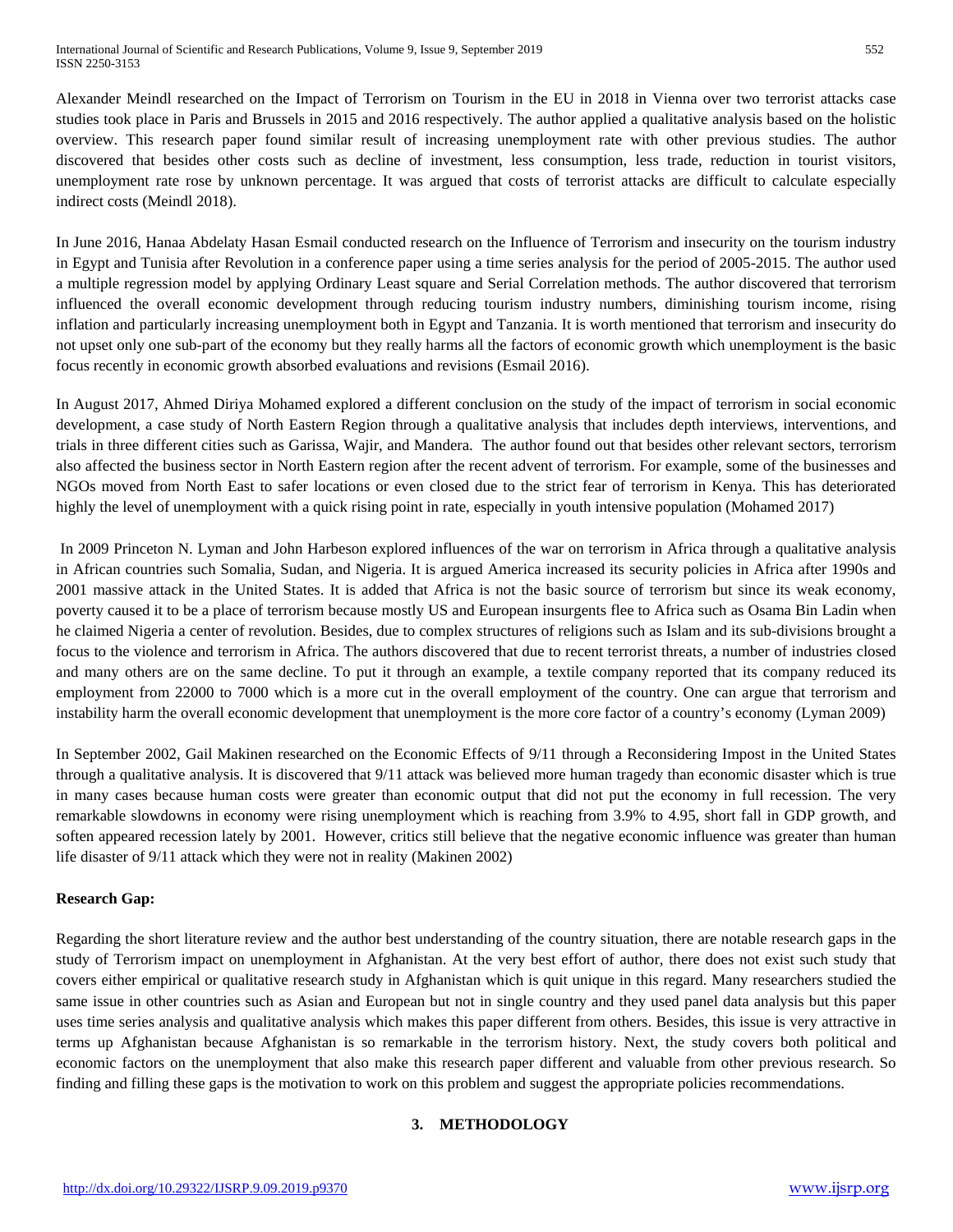International Journal of Scientific and Research Publications, Volume 9, Issue 9, September 2019 553 ISSN 2250-3153

This research paper follows the quantitative analysis through time series analysis for the period of 1980-2017. Regarding the literature review and data type available for this research, first, a multiple regression model is specified to demonstrate the impact of terrorism on unemployment in Afghanistan.

#### **Multiple Regression**

A multiple regression model is selected because the author tries to find the relationship of one dependent variable with several independent variables as it is defined that multiple regression model shows the straight line relationship between dependent and independent variables. Multiple regression is very common and useful in recent research and development especially for economist to conduct a research in relevant fields. Thus, it makes easier to find the relationship of any two or more variables. For this purpose, a multiple regression is selected as the best fit model for this research.

**Plain Form**:  $Yj = \beta 0 + \beta 1 X1j + \beta 2 X2j + ... + \beta n Xnj + \varepsilon ... ... ... ... 1$ 

**Featured Form:**  $\text{UNEMt} = \beta_0 + \beta_1 \text{ (Suicide)}_t + \beta_2 \text{ (Hostage/Kidnap)}_t + \beta_3 \text{ (Trade Openness)}_t + \beta_4 \text{ (Pop)}_t + U_i \text{ (Answer 1)}_t$ 

Where:

UNEMP: is the unemployment rate of Afghanistan in % form of total work force.

Suicide: is the number of suicide attacks in Afghanistan

Hostage and Kidnaping: is the number of high profile people kidnaped during this period

Trade openness: is the sum of total import and export from share of GDP during this period

TPop: Total population growth in percentage form.

U: is the general error term or idiosyncratic error.

#### **Test and Estimations**

It is worth mentioned that for estimation purpose, several tests and estimations are applied in this regression analysis. For example, simple OSL (Ordinary Least Square), VAR (Vector Autoregressive Regression), and correlation matrix tests are planned in this research paper.

#### **VIF:**

One of the best approach to assess multicollinearity problem in a research paper is to use variance inflation factor for the purpose of showing that how much the variance of the coefficient of explanatory variables are increased in the data. There are significant limitations such as if the VIF becomes equal to 1 then there is no multicollinearity problem but if the VIF for any variable in bigger than 1, there exists a slight multicollinearity problem that does not mean that a variable should be removed from the model. Most importantly, if the variance inflation factor becomes greater than 5 or it becomes bigger from 5 to 10, then there is a high multicollinearity problem which must be detected and the variable should be removed from the model (Akinwande 2015).

#### **OLS (Ordinary least Square):**

OLS is a generalized regression technique that is used to set up a single independent variable in one interval measure which is applied both for a single and multi-explanatory variables. It basically indicates the relationship of Y (dependent) with X (Independent) variables through using a line of best fit in such a way to predict Y via X in some degree (Hutcheson 2011). Besides that, OLS is the first estimation method in regression analysis to test the unknown parameters of classical linear models through minimizing the sum of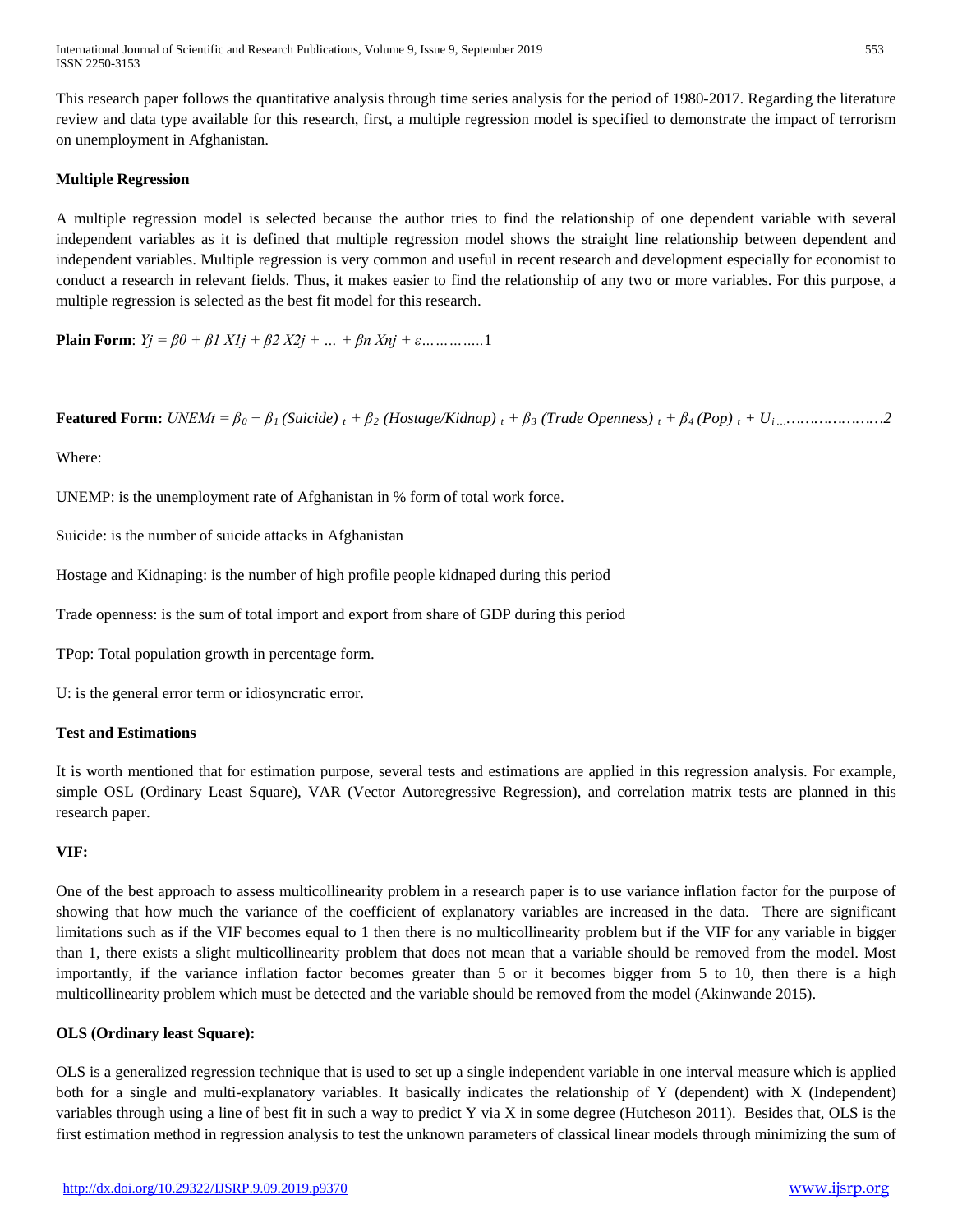| result         | 1S        |                 |     |          |                |          |            | optimal when there is not  |
|----------------|-----------|-----------------|-----|----------|----------------|----------|------------|----------------------------|
| serial         |           | <b>Variable</b> | Obs | Mean     | <b>Std.Dev</b> | Min      | <b>Max</b> | correlation and the errors |
|                |           | <b>Unemp</b>    | 38  | 21.99895 | 1.495702       | 19.656   | 25.10101   |                            |
| are            |           | $HostageTak-g$  | 38  | 10.67568 | 20.57514       | $\theta$ | 99         | homoscedastic that the     |
| opposite       | <b>1S</b> | Sucide          | 38  | 23.43243 | 44.01801       | $\Omega$ | 120        | heteroscedasticity         |
| (Anchoar)      |           | Exp&Imp         | 38  | 95.62887 | 14.73994       | 47.65906 | 116.3625   | 2002). So OLS is the       |
| first          |           | Population~e    | 38  | 50.44275 | 1.175684       | 49.18201 | 54.17491   | for<br>impression          |
| researchers to |           |                 |     |          |                |          |            | find<br>the<br>how<br>out  |

squared or errors. The result of OLS is reliable when the explanatory variables are exogenous and there is no multicollinearity but the

assigned model produces inferences regarding the research objectives. Applying OLS is a way to see for further actions to take in case there are ambiguities in the data, model, and the assigned variables.

#### **VAR (Vector Autoregressive Regression):**

The VAR becomes one of the most effective, elastic, and stress free to use models for different time series analysis such that it signposts the dynamic performance of economic, financial, and forecasting. Besides, it is useful to produce physical interpretations and policy analysis (VAR 2000). Cooley and Dwyer specified that VAR is the noticeable study instrument for the determination of distinctive dynamic relationships between variables without taking to request an economic theory (Awokuse 2003). In reality, it permits researchers to study the usefulness of one variable in predicting another variable via its historical values that is stated as a linear function of its particular and another variable past lags (Stata 2013). Furthermore, VAR is very important for catching the comovements between variables in indicating data, information, and interpretation of the explanatories (Papanicolas 2011). In this research paper, the objective of VAR is to discover the long run relationships between variables and predict their upcoming values by providing justification for the importance of assigned variables in this research study.

#### **4. Regression Findings**

This research paper findings are based on the analysis of quantitative method by using Stata Soft Package. Regarding the model and variable specification, there are 4 independent variables assigned such as suicide attacks, hostage/ kidnaping, trade openness, and total population growth. In this research paper, the first two focused explanatory variables are based on political and risk and the third and fourth variables are macroeconomic aspects. Before applying any estimation method, a few model and data specification tests are applied such as detail summary and Variance Inflation Factor.

#### **Table #2: Summary Statistics**

#### *Source: Computed from WDI Data via Stata*

In table #2, the means show all the central tendency in a data set but still one can argue that there is not good or bad mean because they just quantify the significant points in data set. Regarding the understanding of a mean, a very big mean indicates that the data set contains a very big data observation but a small mean shows that the data set includes a very small point in data. In this summary statistics, the biggest mean is produced by the trade openness explanatory variable which is 95.62887 but the very small mean is given by Hostage/ Kidnaping which is 10.67568. Furthermore, we learn that the standard deviation indicates how much the data points are spreaded from their means such that the small is the best but the big is the worst. In this summary analysis, the very small standard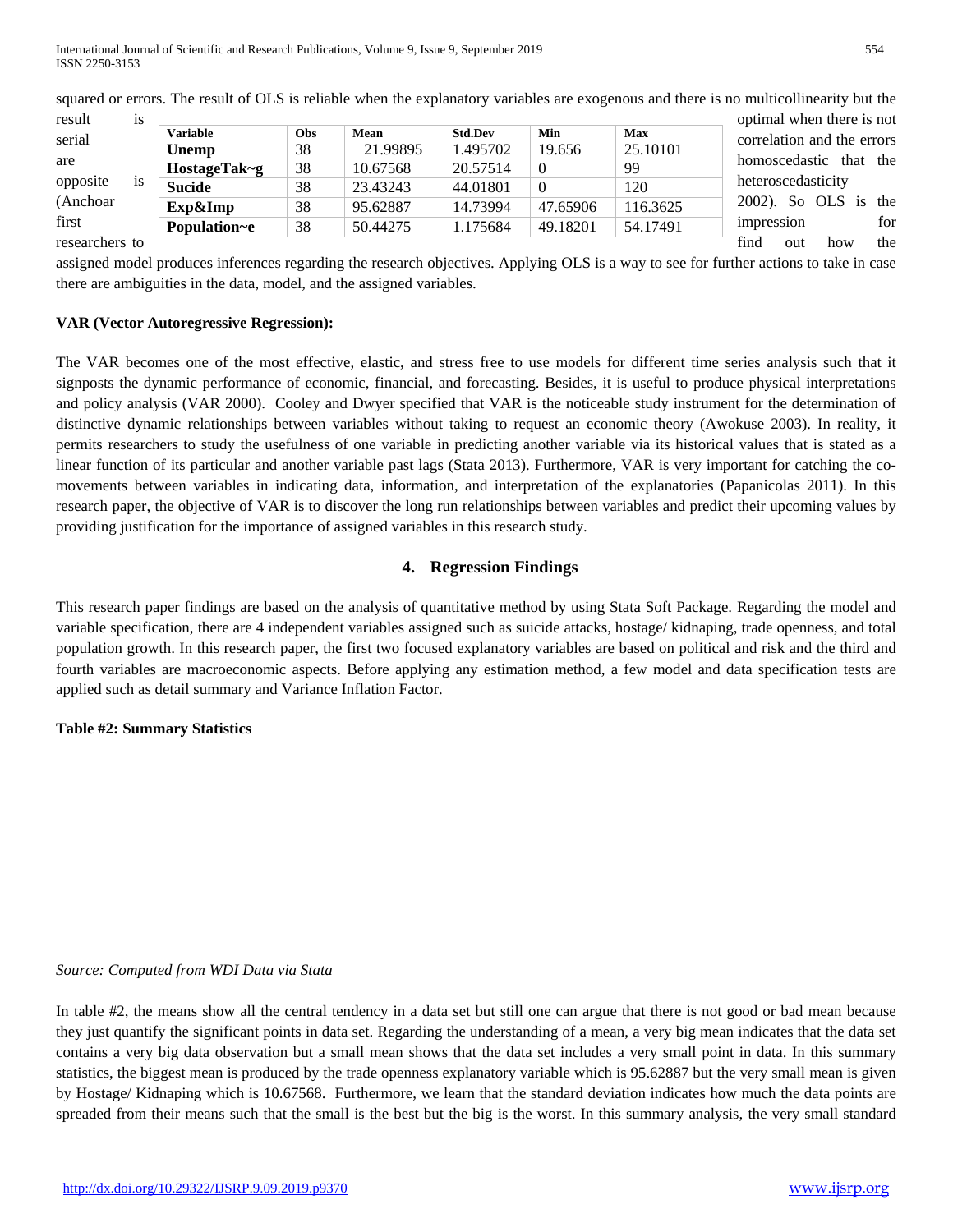deviation is given by population that is 1.175684 but the very big is given by suicide that is 44, 01801. Over all, the summary statistics provide whether the data has very big and small data points and show that mow much the data points are spreaded from their means.

#### **Table #3: Variance Inflation Factor**

| <b>VIF Test</b> |            |          |  |  |  |  |
|-----------------|------------|----------|--|--|--|--|
| <b>Variable</b> | <b>VIF</b> | 1/VIF    |  |  |  |  |
| Exp&Imp         | 6.05       | 0.165398 |  |  |  |  |
| Sucide          | 4.92       | 0.203052 |  |  |  |  |
| Opulation~1     | 1.81       | 0.551844 |  |  |  |  |
| HostageTak~g    | .13        | 0.881369 |  |  |  |  |

#### *Source: Computed from WDI Data via Stata*

Due to the analysis of the VIF, a variable that contains VIF 1 to 5 then there is no existence of unacceptable multicollinearity for that explanatory variable but if the VIF is greater than 5 then there is a high multicollinearity problem produced by that variable. If there is a multicollinearity problem in the model, the results are not biased but of course, inefficient which means that a research can still proceed the model if that variable is very significant in such regression. Still, one can argue that there is always a correlation between independent variables because it happens less likely that a variable has no correlation with other modeled included variables. In this VIF results, only Exp&Imp has VIF greater than 5 which is 6.05 but still it is not that much challenge to the model that would create unacceptable inferences in the regression result.

#### **Tabel#4: VAR (Vector Autoregressive Regression)**

#### *Source: Computed from WDI Data via Stata*

Regarding the result produced by the VAR in Table 4, the independent variables such as Hostage& Kidnaping, Suicide, and population growth are significant at maximum 5% significant level but only Exp&Imp is not significant even at 10% significant level. This means that the first focused explanatory variables that selected based on security factors are significant including one macroeconomic factor such as population. The objective of this test is to provide both short and long term relation between dependent and independent variables but in this research focus, only the long term relation is considered because, in any research analysis, the long term relations are the best options to consider that provide good inferences in regression analysis and decision.

#### **Table # 5: Ordinary Least Squared Estimation**

| Unemp        | Coef<br><b>Stand Error</b> |          | Z.      | P >  Z |  |
|--------------|----------------------------|----------|---------|--------|--|
| HostageTak~g | .0062647                   | .0031972 | 1.96    | 0.050  |  |
| Suicide      | .0124981                   | .0043206 | 2.89    | 0.004  |  |
| $Exp\&Imp$   | $-.0045442$                | .0110234 | $-0.41$ | 0.680  |  |
| Population~e | $-.3214936$                | 1004376  | $-3.20$ | 0.001  |  |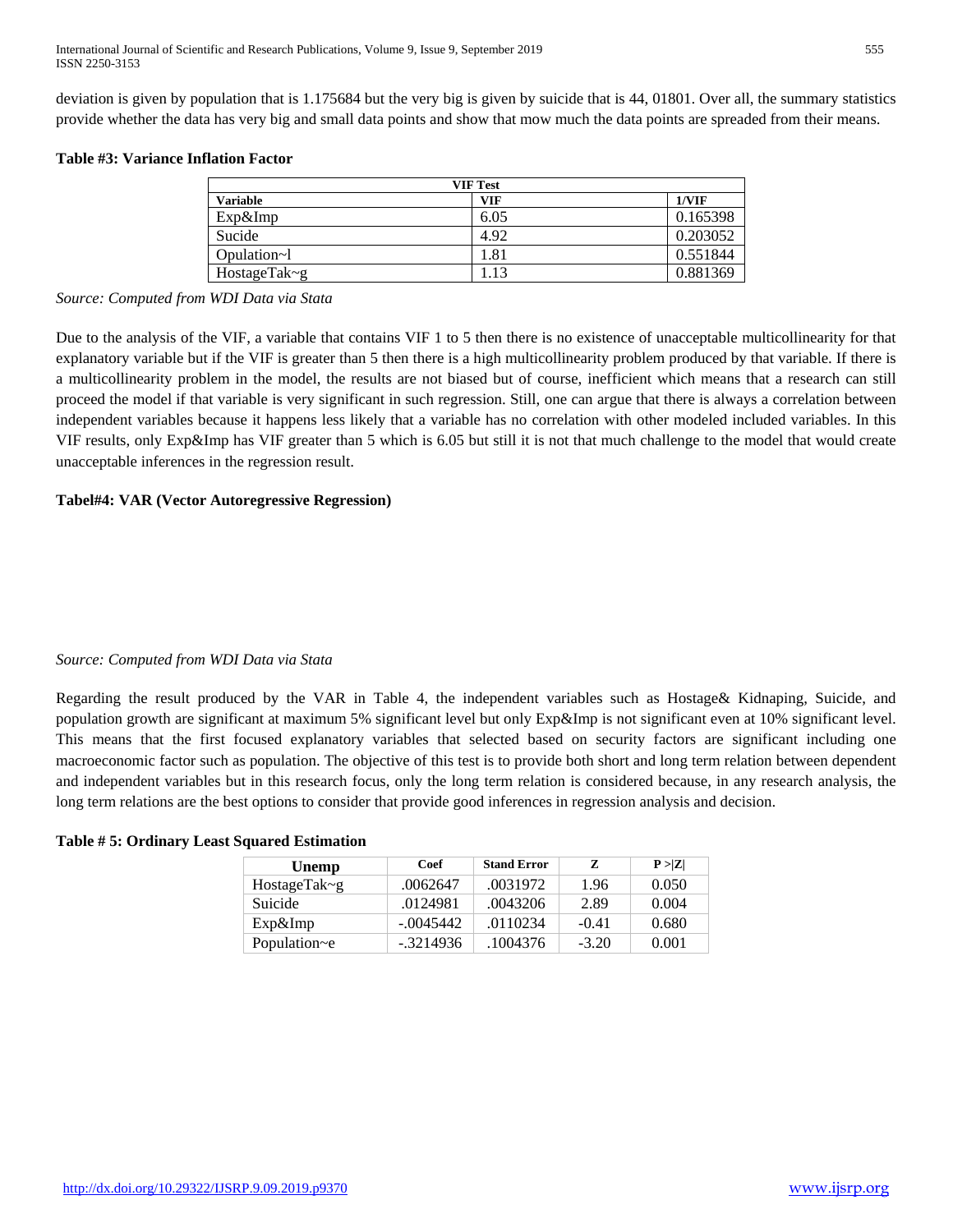|         | <b>OLS</b> Estimation                                                                              |             |                |         |       |               |          |  |  |  |
|---------|----------------------------------------------------------------------------------------------------|-------------|----------------|---------|-------|---------------|----------|--|--|--|
| Source: | Number of Obs: 38<br>$= 0.8463$<br>R-squared<br>Adj R-squared = $0.8265$<br>$= 0.0000$<br>Prob > F |             |                |         |       |               |          |  |  |  |
|         | <b>Unemployment</b>                                                                                | Coef.       | <b>Std.Err</b> | Т       | P > Z | 95% Conf Inty |          |  |  |  |
|         | <b>HostageTakingKidnapping</b>                                                                     | .0095238    | .0051142       | 1.86    | 0.072 | $-.0009067$   | .0199544 |  |  |  |
|         | <b>Suicide</b>                                                                                     | .0254403    | .0052726       | 4.83    | 0.000 | .0146869      | .0361938 |  |  |  |
|         | Exp&Imp                                                                                            | $-.0274354$ | .016688        | $-1.64$ | 0.110 | $-.0614708$   | .0066    |  |  |  |
|         | Populationages1564oftotal                                                                          | .3052579    | .1564426       | $-1.95$ | 0.060 | $-.6243247$   | .0138089 |  |  |  |
|         | Cons                                                                                               | 39.23764    | 8.728876       | 4.50    | 0.000 | 21.43498      | 57.0403  |  |  |  |

*Computed from WDI Data via Stata*

It is worth mentioned that OLS is the first glance to look at the result of model especially in panel data analysis and further, it provides how the finding of the regression looks like, are there any problems in model such as multicollinearity, model specification, heteroscedasticity, and stationarity and non-stationarity that mislead the result of the model. Since it is a time series analysis, that is why the OLS became the best fit regression estimation in this research paper because it provided acceptable inferences.

The foremost pinpoint in a regression analysis is the standard error that shows the dimension of the data and basically explain that how many of the data points are spreaded from their means. Most importantly, the standard error affects directly the coefficients of the variables in a regression analysis. It is argued that the more the standard error, the larger the coefficients of the variables and the poorest the regression inferences and the less the standard error, the minor the coefficients of the variables and the best regression inferences. In table #4, hostage and kidnaping have the smallest the standard errors and better coefficient but population has the highest standard error, the acceptable coefficient. It is concluded that the standard errors are acceptable and provided good inferences which are feasible.

According to simple ordinarily least square estimation, Hostage and Kidnaping is significant at 0.072% significance level. This means that if the Hostage and Kidnaping is increased by one percent in Afghanistan, the unemployment rate will be increased by 0.0095%. The sign is correct as it was expected in the objectives of the study. At the very best effort, there is no such research study that focused on the impact of hostage and kidnaping on unemployment but there are quite a few studies that provided good result on the impact of overall terrorism on unemployment. So one can argue that hostage and kidnaping are parts of overall terrorism and that is why this finding is in line with (Ali 2009) research article which stated that the effects of terrorism on a state economy are numerous as the first notable is unemployment in Pakistan. He argued that unemployment was influenced greater than any other economic factors in Pakistan. Besides, Zahid Shahab Ahmed also discovered that terrorism does not only increase unemployment but it also harms Pakistan economy through decreasing FDI and local industry negatively (Shahab 2015). Furthermore, (Clark 2016) explored the result of Boston case study that revealed that the well-being of the nearby states reduced in one year and additionally, unemployment rose by 2 percent in the same year. Finally, (Sandler 2005) pointed to 9/11 attack in the study of Economic Consequences of Terrorism in Developed and Developing countries. The author exposed that terrorism has influenced numerous sectors but more precisely tourist industry, foreign direct investment, and unemployment.

The next vital factor of increasing unemployment in Afghanistan is Suicide Bombing that put a very huge threat both to the people and economy as whole. The OLS regression inference provided that suicide bombing is significant 1% significance level which indicates that if the suicide bombing is increased by 1%, the unemployment will be increased by .025%. The sign is accurate as it was expected and this regressor is both statistically and economically significant. this inference is the same as in different studies conducted by (Flowers 2014) and (Roberts 2009) who revealed that terrorism also increases unemployment but unemployment also generates terrorism and thus it is a vice versa relationship. Robert found out that 9/11 attack reduced the real GDP by 0.5% and increased unemployment by 0.11 percent which equals 598000 employment jobs. Additionally, (Efraim Benmelech 2010) exposed that successful attack caused 5.3 % increase in unemployment and besides reduced the Palestinians workers by 6.7 percent. The (APEC Group 2017) report also provided the same result which indicates that Bali in Indonesia experienced a terror attack such that destroyed the tourism business and as a result, 2.7 million people became unemployed and around 57% of tourism visitor declined from overall. Alexander Meindl revealed that two terrorist attacks in Paris and Brussels in 2015 and 2016 respectively increased unemployment by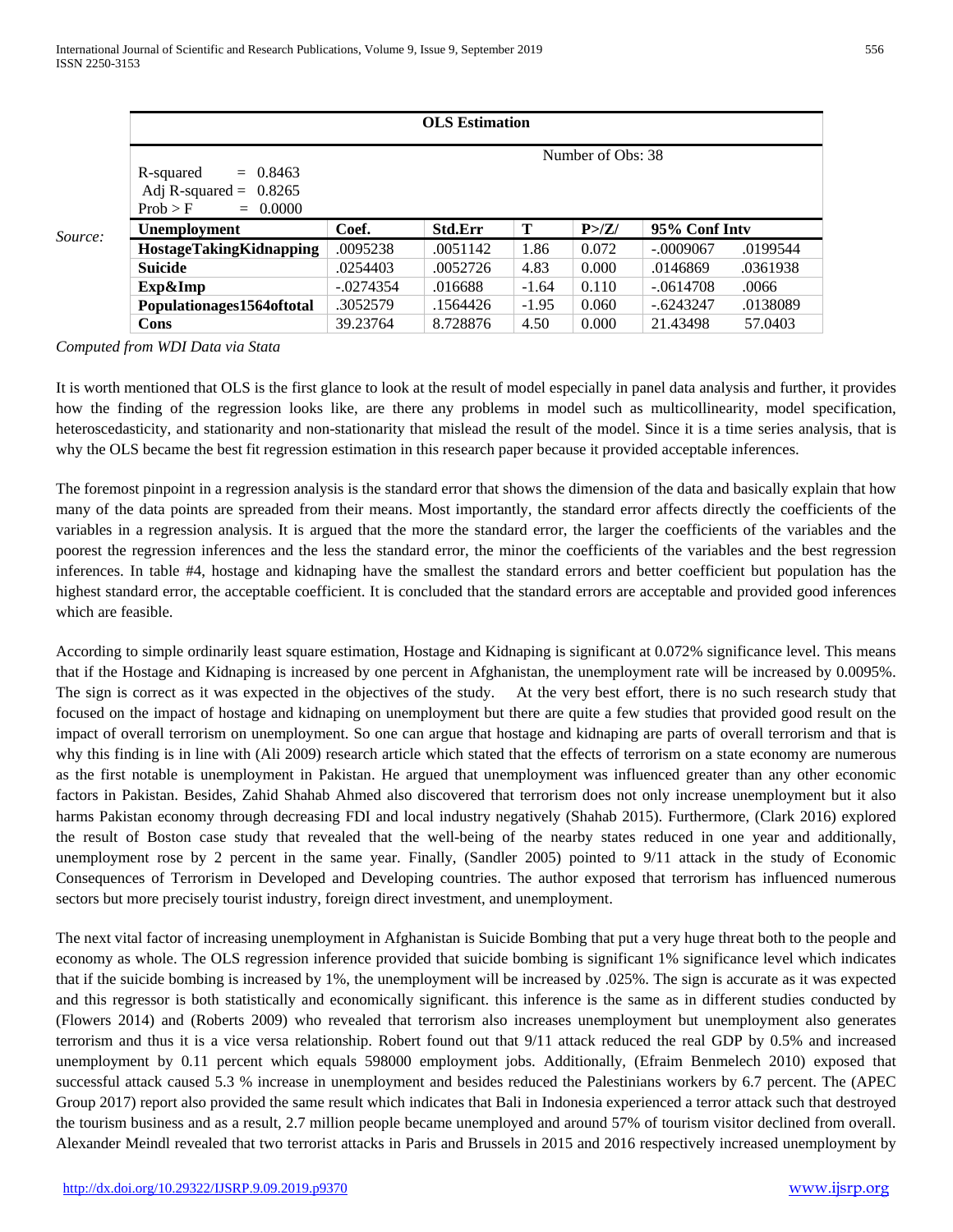unknown rate. Hanaa Abdelaty Hasan Esmail discovered that terrorism influenced the overall economic development through reducing tourism industry numbers, diminishing tourism income, rising inflation and particularly increasing unemployment both in Egypt and Tanzania (Esmail 2016). Besides, Ahmed Diriya Mohamed explored a different conclusion in his study that some of the businesses and NGOs moved from North East to safer locations or even closed due to the strict fear of terrorism in Kenya. This has deteriorated highly the level of unemployment with a quick rising point in rate especially in youth intensive population (Mohamed 2017). Finally, (Lyman 2009) found out that due to recent terrorist threats, a number of industries closed and many others are on the same decline. To put through an example, a textile company reported that its company reduced its employment from 22000 to 7000 which is a more cut in the overall employment of the country. One can argue that terrorism and instability harm the overall economic development which unemployment is the more core factor of a country's economy.

Besides those, trade openness is also significant both statistically and economically such that the significance level is almost 10% and the sign is negative and correct as it was expected in the points of the study. The relationship between unemployment and trade openness is negative which indicates that if the trade openness is increased by one percent, the unemployment will be decreased by - .027%. This result is in line with the research study conducted by Noel Gaston and Gulasekaran Rajaguru in Australia which discovered that increased trade basically exporting reduces unemployment in Australia and indicated that rising exporting price is one of the remarkable factor of decreasing the unemployment rate in Australia (Gaston 2010). Furthermore, Lalita Keawphun also found out the same result in a research study conducted in 89 countries. He discovered a negative relationship between unemployment and trade openness such that the export is a sub-part of trading. It is explored that one percent increase in trade openness results in 1.7% decrease in unemployment rate (Keawphun 2016). Besides those, Julien Prat, Hans-Jörg Schmerer, and Gabriel Felbermayr determined the identical outcome that associates a good match with the findings of this research paper. It is exposed that trade openness is a factor of reducing structural unemployment in 20 OECD countries especially in the long run (Felbermayr 2009). The inferences that discovered by Marco Fugazza, Céline Carrère, Marcelo Olarreaga, and Fréderic Robert-Nicoud in a research study conducted on the same issue in 97 countries of the world are also consistent with findings of this research paper. The authors discovered negative relationship as it is true in this paper but still, there are different arguments in their paper. For example, there are countries that experienced an increase in unemployment due to an increase in trade such as United States, Brazil, and Mexico (Fugazza 2014).

Finally, Population Growth as an economic factor is likewise significant at 0.06% that indicates if the Population Growth is increased by one percent, the unemployment will be increased by 0.30%. This factor is a little misleading in its coefficient but still one can argue that this is really an increasing factor of population growth in Afghanistan. The sign is positive as it was intended and it shows a strong positive relationship with unemployment in Afghanistan. Afrim Loku1, Gazmend Deda found a very similar result which points a positive relationship of population growth with unemployment which this result is the same as in this research paper. This result claims that natural population growth increases unemployment which also affect the economy of a country as whole (AFRIM LOKU1 2013). Besides, Marjetka Troha and Žiga Čepar discovered quite similar inferences that approves with this research paper. It is argued that if population ageing gets higher by one percent, the rate of unemployment increases by 0.53% which is a positive relationship between unemployment and population ageing (Čepar 2015). Habiba Edward Gideon stated very similar result in a research conducted in Nigeria which indicates that growth in population has a very strong positive and significant relationship with unemployment in Nigeria. It is also believed that population growth became the noted factor of rising unemployment in the country (Edward 2012).

The result of OLS provided an acceptable inferences which means that the assigned model has no omitted variable bias, multicollinearity, heteroscedasticity, endogeneity, and the correct assigned regressors in the model. It is because, the OLS provided that all the assigned variables are both statistically and economically significant because looking to the significance levels and coefficients, they are feasible in Afghanistan if the appropriate policies are adopted.

#### **5. CONCLUSION**

The main objective of this research paper is to postulate the effects of terrorism on unemployment through time series analysis for the period of 1980-2017 in Afghanistan. This study utilized a summary statistics and VIF tests to analyze the data and detect multicollinearity problem. Besides, a simple multiple regression model is used that is characterized by the Ordinary Least Square and Vector Autoregressive Regression estimation methods such that they accounted as the best fit analysis for time series. The result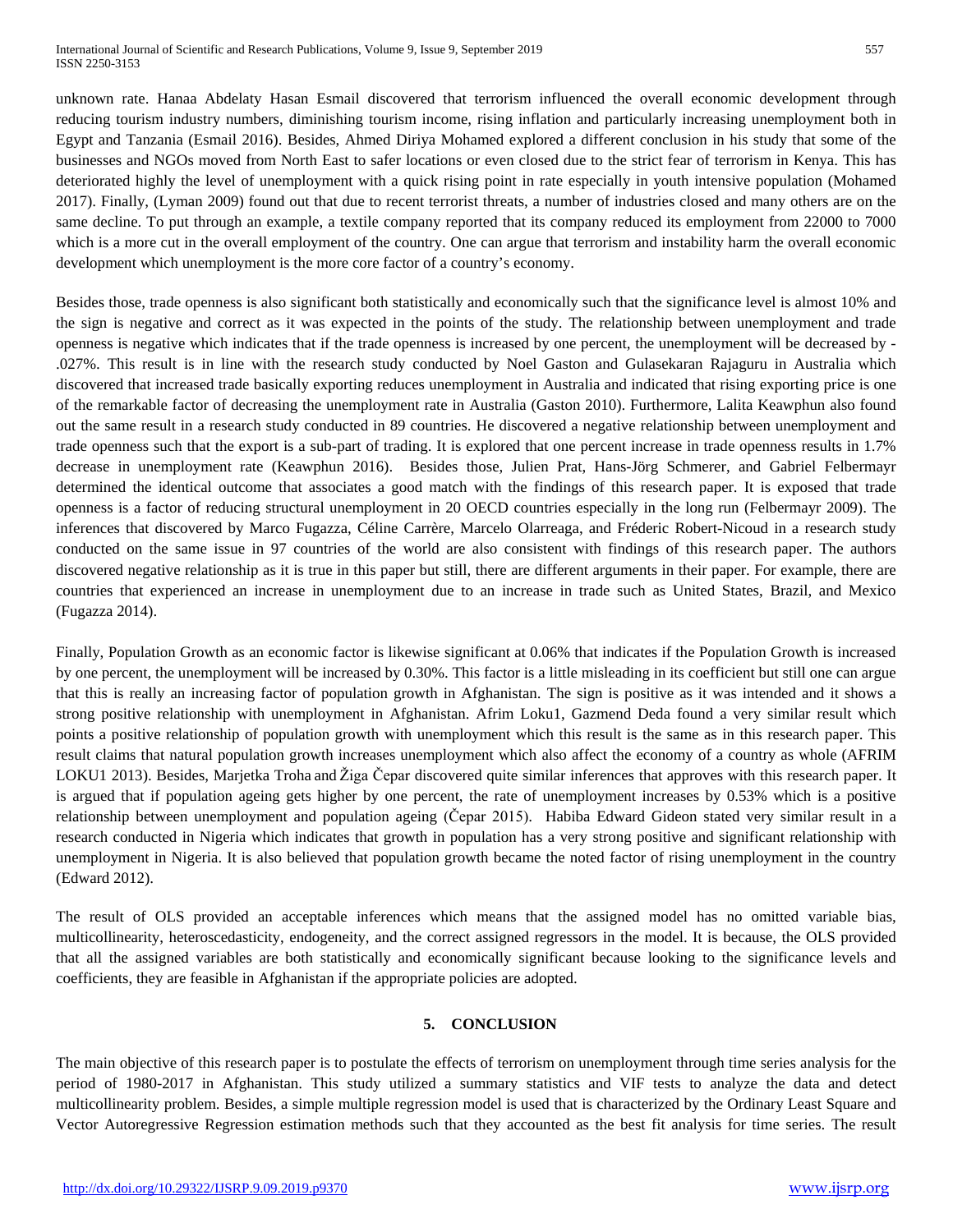showed that suicide attack is statistically and economically significant and have positive relationship among them. Besides, trade openness and population growth are both statistically and economically significant but hostage and kidnaping is close to marginally significant at 11%. These inferences are quite similar and in line with the existed literature review conducted for this research work. The sings of the assigned independent variables are correct as they were expected at the very beginning of the study. The end result of this research work suggests that suicide attacks, hostage and kidnaping become the very remarkable factors of increasing unemployment in Afghanistan. Besides, the macroeconomic factor such as import and imports and demographic factor also influence the unemployment in one or in another way. Finally, the assigned elements greatly affect the unemployment in Afghanistan either positive or negatively. For these reasons, a few supportive policies to remove these problems and stabilize the rate of unemployment in Afghanistan.

#### **6. POLICY RECOMMENDATION**

- 1. Since suicide attacks, and hostage and kidnaping are strongly significant and they are assumed as the push factors of increasing unemployment in Afghanistan, so that is why the current government of Afghanistan is supposed to adopt and apply different and supporting policies to decrease the number of suicide attacks and hostage and kidnappings. For instance, the current regime should increase the number of intelligence forces and spies exclusively in Southern Afghanistan to tighten the security by arresting the suicide bombers and their cohorts. Besides, the government should secure all borders especially those who share Afghanistan with Iran and Pakistan because the country suffers mostly from these close neighbors. Finally, Afghanistan could request foreign donors curiously from world powerful countries such as United States, China, and Russia to train their all security forces for strengthening the country security.
- 2. Next, the outcome of the research work recommended that reducing the digit of hostage and kidnaping could decrease the frequency of unemployment in Afghanistan. It is worth mentioned that hostage and kidnaping take place due to a fragile security system as it is true in Afghanistan. Now, to decrease the level of unemployment in Afghanistan, it is significant to adopt and apply such policies that would enhance the security and stability in Afghanistan. It is because that insecurity threatens investment, production, government projects and those sectors that provide job opportunities. So it is vital to bring good security environment, as a result, the hostage and kidnaping will be reduced and the unemployment will be reduced.
- 3. Not only those, the study also focused on one of the macroeconomic dynamic factors such as trade openness that either increase or decrease unemployment in different situations. To put it in another way, trade openness decreases unemployment and vice versa. So it is essential to provide opportunities both for local and foreign direct investments because they will enhance production and output that will create more jobs for unemployed Afghans. Besides, the government can also increase its expenditures in different sectors such as security, infrastructures, and agricultures that also increase the chance for creating more jobs. So the result of the paper suggests such polices to create jobs that would decrease unemployment in Afghanistan.
- 4. Finally, population growth as demographic factor is also a noted obstacle of unemployment not only in Afghanistan but also in many least and developing countries. Afghanistan recently suffers from over population due to its less geographic and economic resources. So over population is now a remarkable problem in Afghanistan that stimulates the unemployment very badly. The inference of this research work suggests that the government of Afghanistan should avoid birth rate to decrease the level of population growth. To do this, the government should provide informative sessions and workshops to inform Afghan civilians about the various negative aspects of the increased birth rate

Overall, these policies such as tightening security, especially reducing suicide bombs, hostage, kidnaping, increasing trade openness, and controlling Afghan birth rate will improve the unemployment problem in Afghanistan. So the adaptation and implementation of these policies are the great motivations toward improving unemployment in Afghanistan.

#### **Reference**

[1]: Afrim Loku1, Gazmend Deda, "Unemployment in Relation of Growth Population," International Journal of Research in Social Sciences, Vol. 2, No.2, (2013): 1-8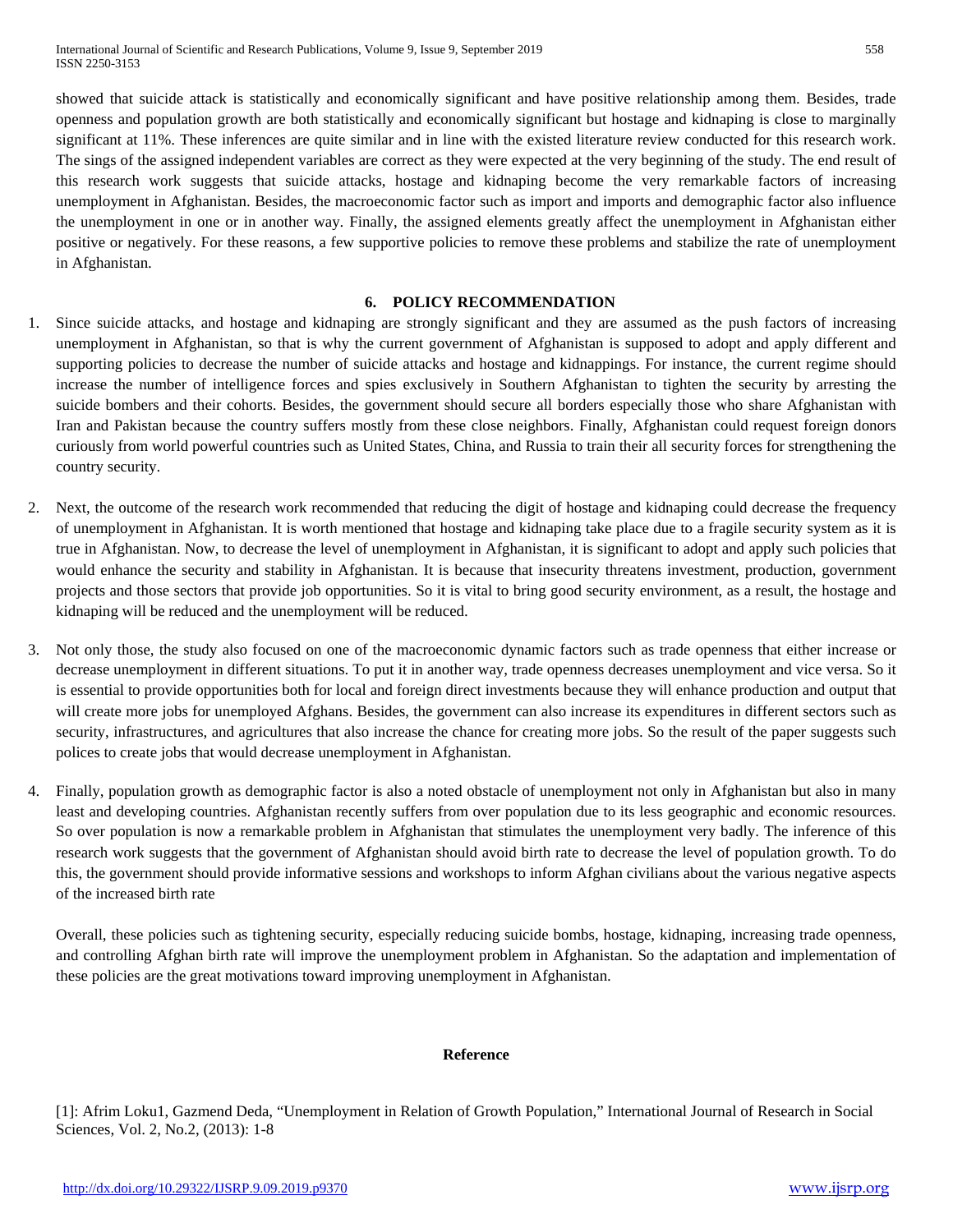[2]: Ahmed Diriya Mohamed, "The Impact of Terrorism in Social Economic Development: A Case Study of North Eastern Region," Institute of Diplomacy: University of Nairobi, (2017: 1-18-54

[3]: Akinwande, Michael Olusegun, Hussani Garba Dikko, and Agboola Samson, "Variance Inflation Factor: As a Condition for the inclusion of suppressor Variables in Regression Analysis," Open Journal of statistics, Vol 5, (2015):3

[4]: Alexander Meindl. "The Impacts of Terrorism on Tourism in the EU." Modul Vienna University. (2018): 14

[5]: Anchoar, Ande, "Ordinary least squares," Creative Commons Attribution, (2002): 1-4

[6]: Andrew E. Clark, Orla Doyle, and Elena Stancanelli. "The Impact of Terrorism on Well-being: Evidence from the Boston Marathon Bombing." Centre pour la Recherche Economique et Ses Applications. (2016): 13

[7]: APEC Counter-Terrorism Working Group. "Strengthening Tourism Business Resilience against the Impact of Terrorist Attack." Report on the APEC Counter-Terrorism Working Group's Workshop on 9-10 May 2017, Bali, Indonesia. National Counter Terrorism Agency of Indonesia. (2017): 13

[8]: Arshad, Ali, "Economic Cost of Terrorism: A Case Study of Pakistan." Institute of Strategic Studies, Islamabad. (2008): 11

[9]: Awokuse, Titus O. and David A. Bessler, "Vector Autoregression, Policy Analysis, and Directed Acyclic Graphs: An Application to the U.S. Economy," Journal of Applied Economics, Vol 5, No1, (2003): 2-3

- [10]: Barnett Rubin and Clancy Rudeforth. "Enhancing Access to Education: Challenges and Opportunities in Afghanistan." Center on International Cooperation (CIC). (2016): 12
- [11]: Bryan W. Roberts. "The Macroeconomic Impacts of the 9/11 Attack: Evidence from Real-Time Forecasting." HomeLand Security: Office of Immigration Statistics. (2009): 14
- [12]: Central Intelligence Agency (CIA). "Terrorist Groups- Home-based." (2019): 1. [https://www.cia.gov/library/publications/the](https://www.cia.gov/library/publications/the-world-factbook/fields/397.html)[world-factbook/fields/397.html](https://www.cia.gov/library/publications/the-world-factbook/fields/397.html)
- [13]: Dermot Rooney. "The Real Reasons for Afghan Migration." RUSI Newsbrief: Afghan Migration. Vol. 36, No. 3. (2016): 2
- [14]: Edward Gideon, Habiba, "Impact of Population Growth on Unemployment in Nigeria,"
- [15]: Efraim Benmelech, Claude Berrebi, and Esteban F. Klor. "The Economic Cost of Harboring Terrorism." Journal of Conflict Resolution. (2010): 1
- [16]: Elisa Lopez-Lucia. "Migration and conflict in Afghanistan" Helpdesk Research Report. GSDRC Applied Knowledge Services. (2015): 3
- [17]: Erik Männik. "Terrorism: Its Past, Present, and Future Prospects." State of the union, KVUOA (2008): 1
- [18]: Gabriel Felbermayr, Julien Prat, Hans-Jörg Schmerer, "Trade and Unemployment: What Do the Data Say?" The Institute for the Study of Labor (IZA). Discussion Paper No. 4184 (2009): 3.36

[19]: Gail, Makinen, "The Economic Effects of 9/11: A Retrospective Assessment," Congressional Research Service ˜The Library of Congress**,** Report for Congress RL31617, (2002): 2-6-58

[20]: Gaston, Noel, and Gulasekaran Rajaguru, "How an Export Boom affects Unemployment," Globalization and Development Centre and School of Business, Bond University V.8, (2010): 1. 19

[21]: Global Terrorism Index. "Measuring and Understanding the Impact of Terrorism." The Institute for Economics & Peace (IEP). (2017): 23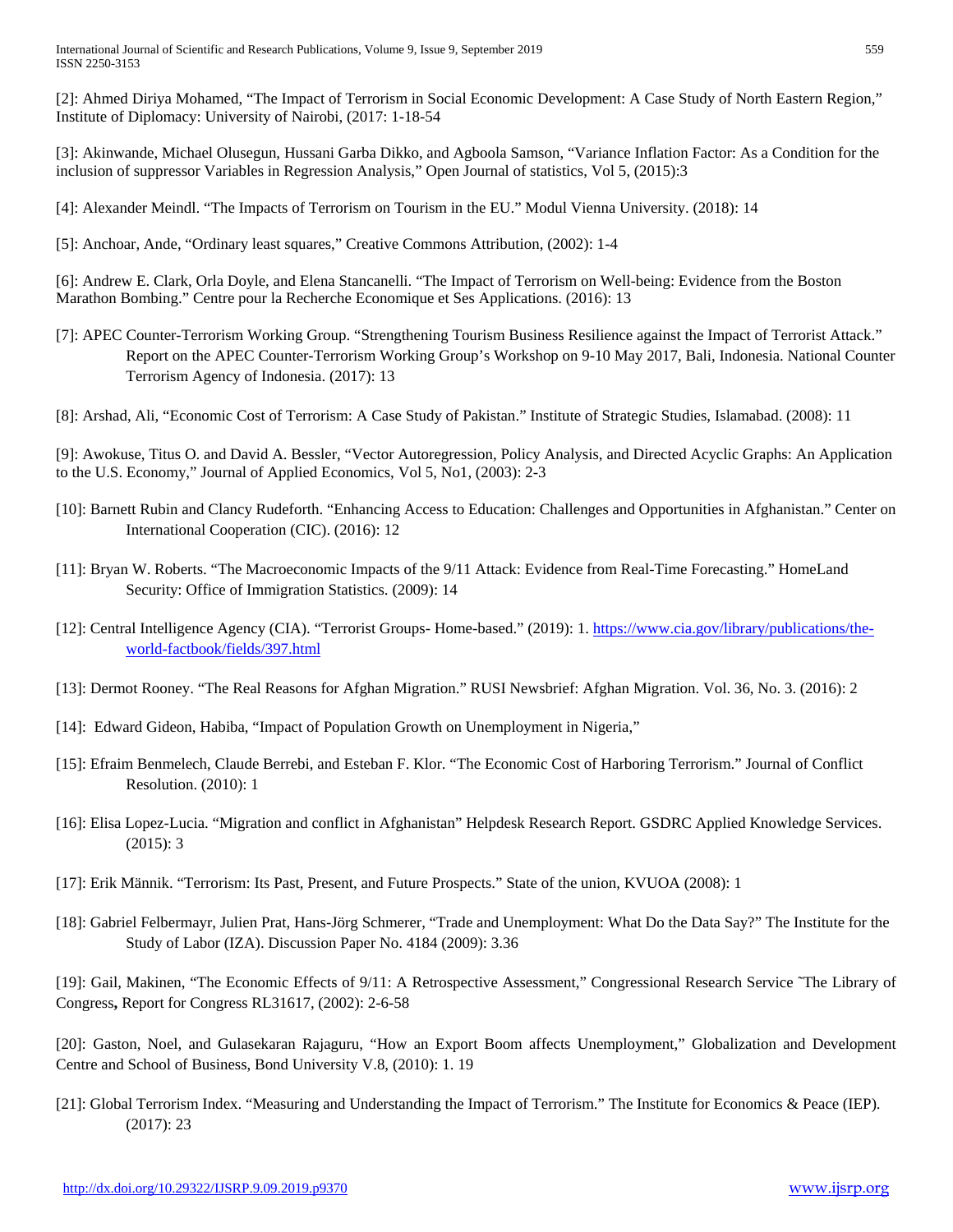[22]: Hanaa Abdelaty Hasan Esmail, "The Influence of Terrorism and Insecurity on the Tourism industry in Egypt and Tunisia after Revolution," The Business and Management Review, Volume 7 Number 5,(2016):1-5

- [23]: Hutcheson, G. D, "Ordinary Least-Squares Regression," The SAGE Dictionary of Quantitative Management Research, (2011) 1- 2
- [24]: Keawphun, Lalita, "Impact of Trade Opening on Unemployment," Graduate School Southern Illinois University Carbondale, (2016): 1. 31
- [25]: Marco Fugazza, Céline Carrère, Marcelo Olarreaga, Fréderic Robert-Nicoud, " Trade in Unemployment," United Nations Conference on Trade and Development, Research Study No. 64, (2014): 30-33
- [26]: Morten Sigsgaard. "Education and Fragility in Afghanistan A situational analysis." International Institute for Educational Planning (2009): 10
- [27]: Naila Ahmed, Luiza Nora, Leena Kemppainen, Susan Wong, and Jovitta Thomas. "Smart Supervision In Fragile And Conflict Situations: Monitoring Systems In Community Development Projects In Afghanistan." Afghanistan Social Development Series. Citizens' Charter Afghanistan Project (CCAP). (2015): 6
- [28]: Papanicolas, Irene and Alistair McGuire, "Using a Vector Autoregression Framework to Measure the Quality of English NHS Hospitals," LSE Health working Paper, No 22, (2011): 13-15

[29]: Princeton N. Lyman and John Harbeson, The War on Terrorism in Africa," WESTVIEW PRESS, a member of Perseus Books Group, (2009): 1-20-24-25

[30]: Richard Ghiasy, Jiayi Zhou and Henrik Hallgren. "Afghanistan's Private Sector: Status and Ways Forward." Stockholm International Peace Research Institute. (2015): 60

[31]: Edward, Habiba, "Impact of Population Growth on Unemployment in Nigeria," Senior Research Project, American University of Nigeria Department of Economics, (2012): 41-43

- [32]: Shannon C. Flowers**.** The Relationship between Youth Unemployment and Terrorism." Graduate School of Arts and Sciences of Georgetown University. (2014): 12
- [33]: Stata, "Introduction to Vector Autoregressive Models," Stata.com (2013): 2-7,<https://www.stata.com/manuals13/tsvar.pdf>
- [34]: The World Bank Group "Investment Horizons Afghanistan: Study of Foreign Direct Investment Costs and Conditions in Four Industries." Multilateral Investment Guarantee Agency (MIGA) (2005): 9
- [35]: Todd Sandler and Walter Enders. "Economic Consequences of Terrorism in Developed and Developing Countries: An Overview.' School of International Relations University of Southern California. (2005): 10
- [36]: Troha Marjetka, Žiga Čepar, "Impact of Population Ageing on Unemployment and Entrepreneurial Activity: the Case of Slovenia, Organizacija, and Volume 48, (2015): 1. 11

[37]: VAR, "Vector Autoregressive Models for Multivariate Time Series," (2000): 1-2, [https://www.researchgate.net/publication/312754922\\_Vector\\_Autoregressive\\_Models\\_for\\_Multivariate\\_Time\\_Series](https://www.researchgate.net/publication/312754922_Vector_Autoregressive_Models_for_Multivariate_Time_Series)

[38]: Zahid Shahab Ahmed and Khan Zeb. "Impacts of Terrorism-Related Violence on Pakistan and Its Youth." Journal of People's Studies - Volume 1 Issue 2. (2015): 4

# <http://dx.doi.org/10.29322/IJSRP.9.09.2019.p9370> [www.ijsrp.org](http://ijsrp.org/)

# **ABOUT AUTHOR**